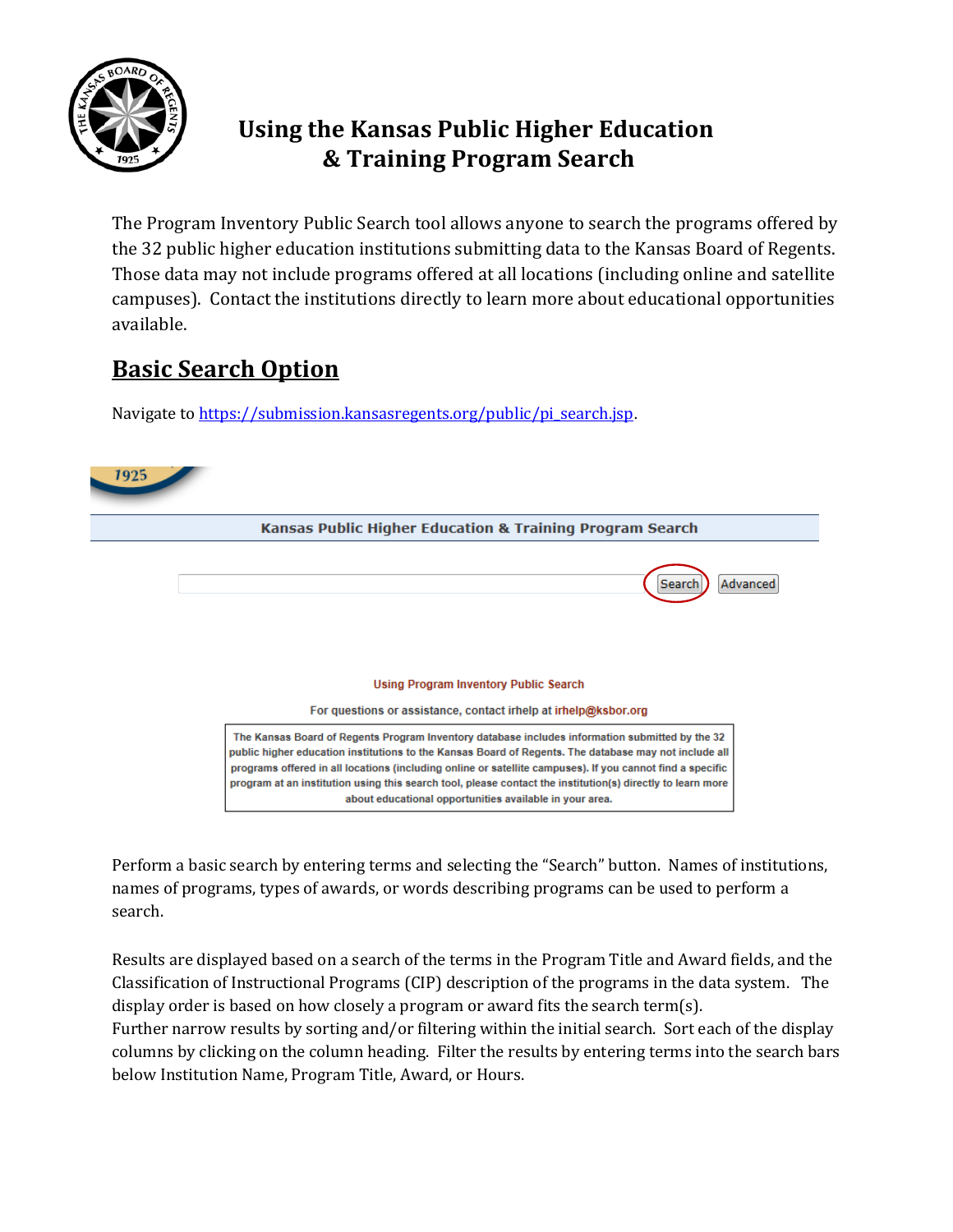### *Search results for the term "business"*

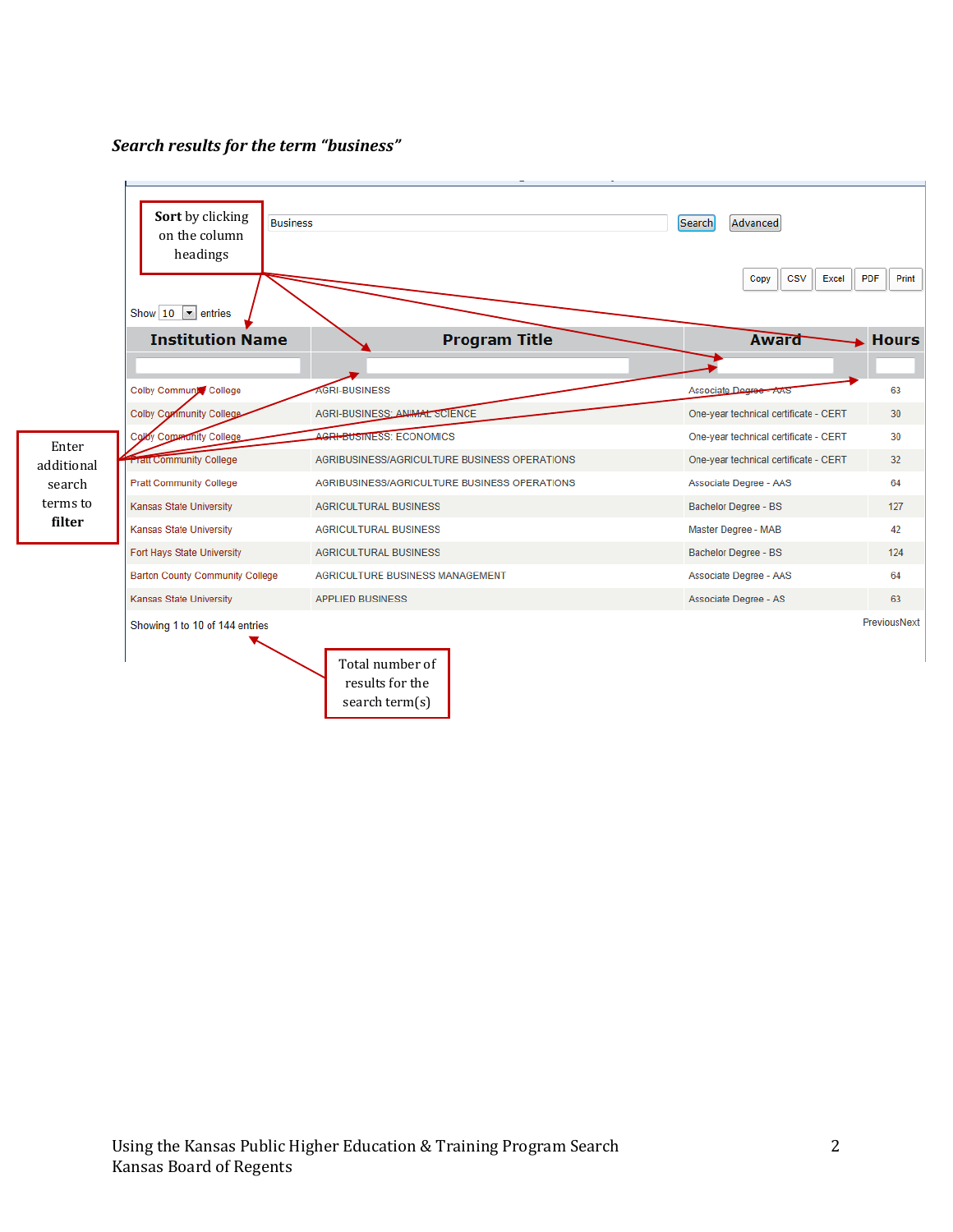

*Filter for "business administration" in the Program Title column*

Institution names displayed in the results are links to that school website to allow the user to learn more about the educational opportunities available.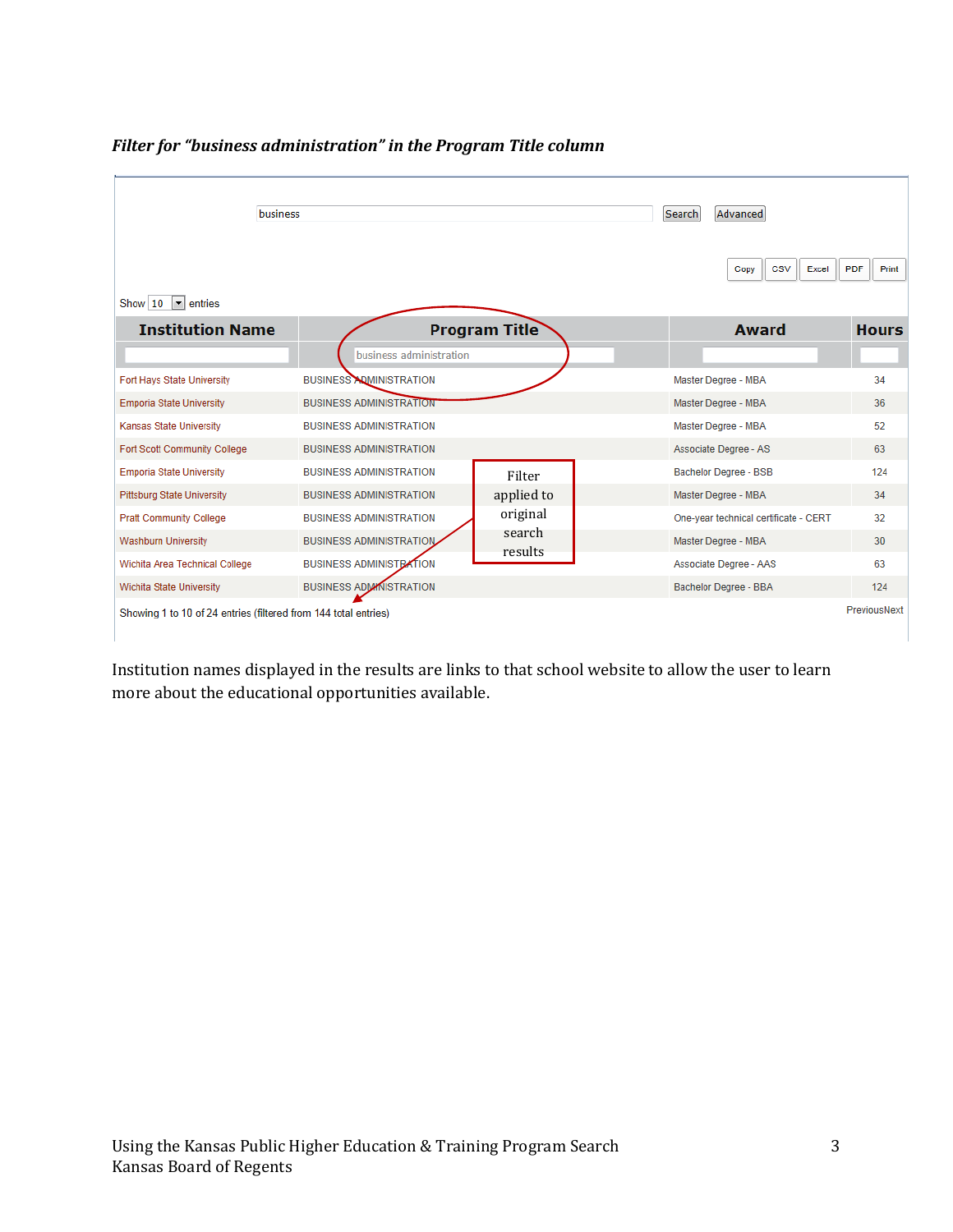### **Advanced Search Option**

To perform an advanced program search, navigate t[o http://data.kansasregents.org/index.jsp](http://data.kansasregents.org/index.jsp) and select the "Program Inventory Public Search" link.

Select the "Advanced" button.

| <b>Kansas Public Higher Education &amp; Training Program Search</b> |                                                                                                                 |
|---------------------------------------------------------------------|-----------------------------------------------------------------------------------------------------------------|
|                                                                     | Search<br>Advanced                                                                                              |
|                                                                     | <b>Using Program Inventory Public Search</b><br>For questions or assistance, contact irhelp at irhelp@ksbor.org |

Narrow search results by selecting the type of institution, the name of the institution, type of award, using a search term, or a combination of those elements.

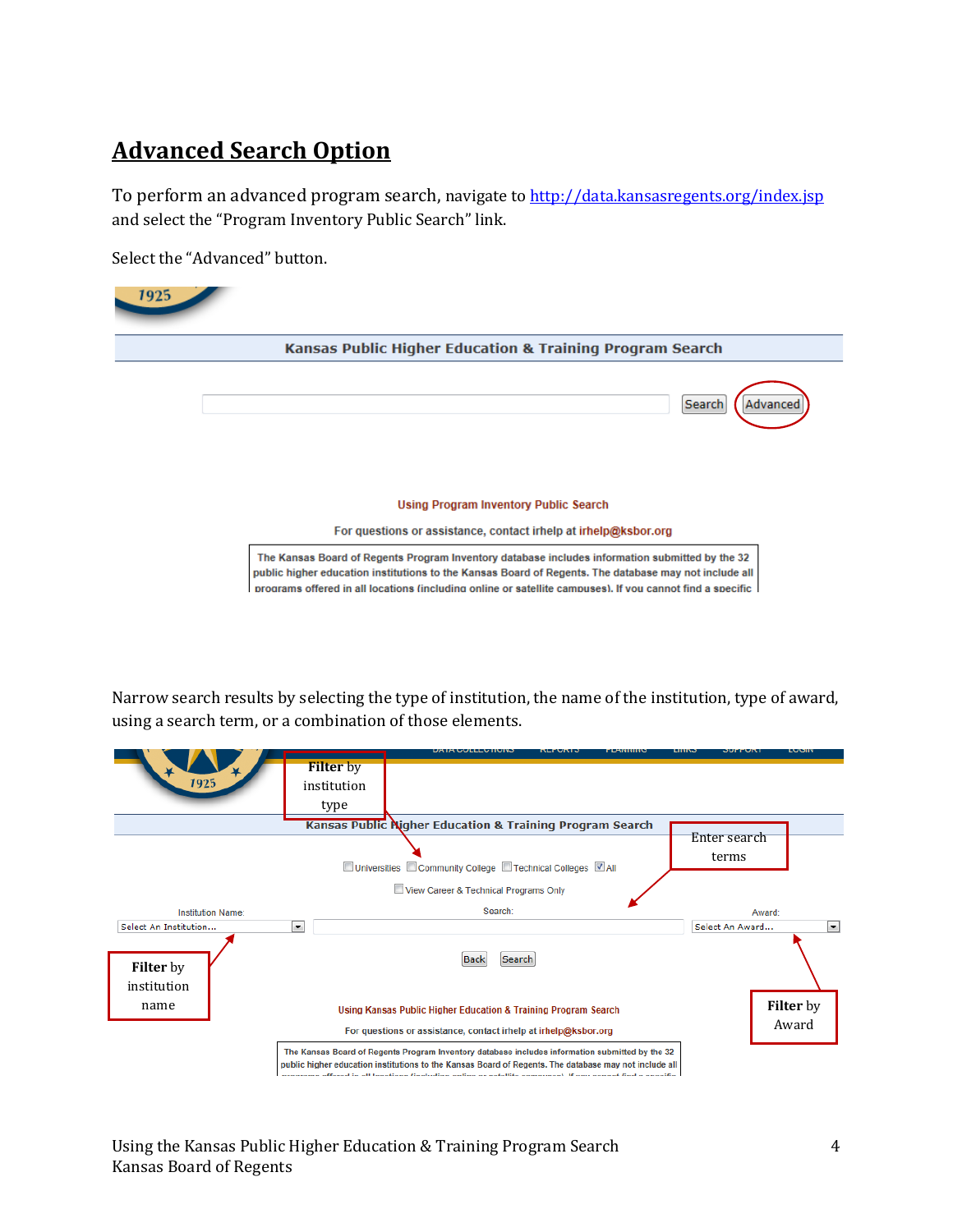### *Search term "business" with "Community College" and "Associate Degree" filters applied*



Copy  $\csc$  $Excel$ PDF Print

#### Show  $\boxed{10}$   $\boxed{\bullet}$  entries

| <b>Institution Name</b>                 | <b>Program Title</b>                         | Award                  | <b>Hours</b> |
|-----------------------------------------|----------------------------------------------|------------------------|--------------|
|                                         |                                              |                        |              |
| <b>Colby Community College</b>          | <b>AGRI-BUSINESS</b>                         | Associate Degree - AAS | 63           |
| <b>Pratt Community College</b>          | AGRIBUSINESS/AGRICULTURE BUSINESS OPERATIONS | Associate Degree - AAS | 64           |
| <b>Barton County Community College</b>  | AGRICULTURE BUSINESS MANAGEMENT              | Associate Degree - AAS | 64           |
| <b>Seward County Community College</b>  | AUTOMOTIVE BUSINESS MANAGEMENT               | Associate Degree - AAS | 64           |
| <b>Coffeyville Community College</b>    | <b>BUSINESS &amp; COMPUTER TECHNOLOGY</b>    | Associate Degree - AAS | 66           |
| <b>Pratt Community College</b>          | <b>BUSINESS ADMINISTRATION</b>               | Associate Degree - AAS | 64           |
| <b>Johnson County Community College</b> | <b>BUSINESS ADMINISTRATION</b>               | Associate Degree - AAS | 64           |
| Kansas City Kansas Community College    | <b>BUSINESS ADMINISTRATION</b>               | Associate Degree - AAS | 62           |
| <b>Cloud County Community College</b>   | BUSINESS ADMINISTRATION AND MANAGEMENT       | Associate Degree - AAS | 63           |
| <b>Cowley County Community College</b>  | <b>BUSINESS ADMINISTRATIVE TECHNOLOGY</b>    | Associate Degree - AAS | 63           |
| Shoughed 1 to 10 of 28 optries          |                                              |                        | PreviousNext |

Showing 1 to 10 of 38 entries

Using Kansas Public Higher Education & Training Program Search

Institution names displayed in the results are links to that school website to allow the user to learn more about the educational opportunities available.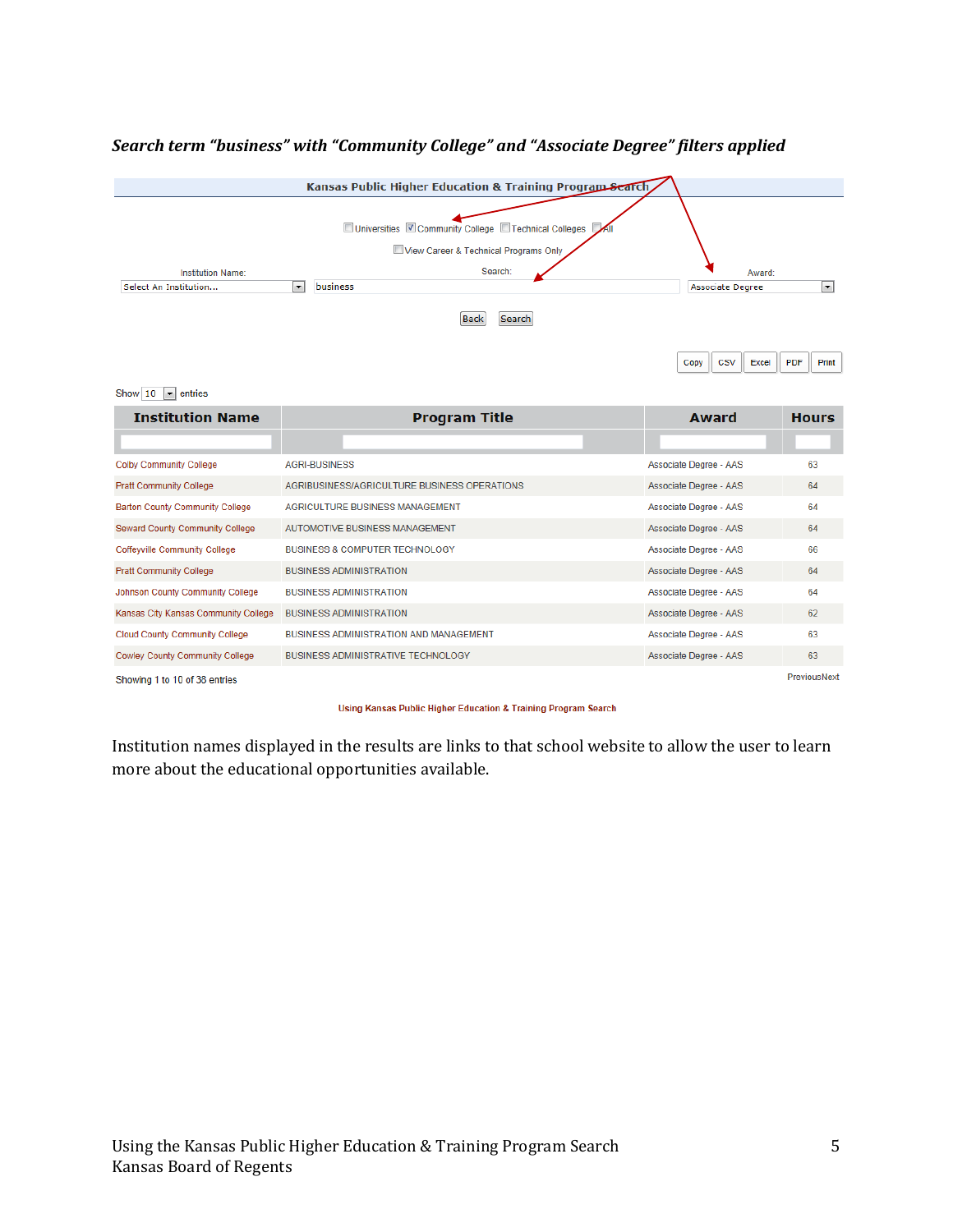### **Printing Search Results**

Search results can be downloaded or printed in a variety of formats.

| * * * * *<br><b>Kansas Public Higher Education &amp; Training Program Search</b> |                         |        |                                                         |  |  |
|----------------------------------------------------------------------------------|-------------------------|--------|---------------------------------------------------------|--|--|
|                                                                                  | business administration | Search | Advanced<br>PDF<br>Print<br><b>CSV</b><br>Excel<br>Copy |  |  |
| $\sim$ $\sim$ $\sim$                                                             |                         |        |                                                         |  |  |

- Copy: Select to copy the table of results and paste into another document (a spreadsheet will maintain the table properties).
- CSV, Excel, PDF: Select to download the search results (if file extensions are not working properly and the document cannot be saved, it may be a view setting on the computer. See the last section of this document for assistance).
- Print: Select to print the table (hit the **ESC** key to return to results screen)

| <b>Institution Name</b>                 | <b>Program Title</b>                                                                                            | <b>Award</b>                                                   | <b>Hours</b> |
|-----------------------------------------|-----------------------------------------------------------------------------------------------------------------|----------------------------------------------------------------|--------------|
| <b>Pittsburg State University</b>       | <b>BUSINESS ADMINISTRATION</b>                                                                                  | Master Degree - MBA                                            | 34           |
| <b>Emporia State University</b>         | <b>BUSINESS ADMINISTRATION</b>                                                                                  | Master Degree - MBA                                            | 36           |
| <b>Pratt Community College</b>          | <b>BUSINESS ADMINISTRATION</b>                                                                                  | Associate Degree - AAS                                         | 64           |
| <b>Kansas State University</b>          | <b>BUSINESS ADMINISTRATION</b>                                                                                  | Master Degree - MBA                                            | 52           |
| <b>Fort Scott Community College</b>     | <b>BUSINESS ADMINISTRATION</b>                                                                                  | Associate Degree - AS                                          | 63           |
| <b>Emporia State University</b>         | <b>BUSINESS ADMINISTRATION</b>                                                                                  | <b>Bachelor Degree - BSB</b>                                   | 124          |
|                                         |                                                                                                                 |                                                                |              |
| <b>Johnson County Community College</b> | <b>BUSINESS ADMINISTRATION</b>                                                                                  | Associate Degree - AAS                                         | 64           |
| Wichita State University                | <b>BUSINESS ADMINISTRATION</b>                                                                                  | <b>Bachelor Degree - BBA</b>                                   | 124          |
| Fort Hays State University              | <b>BUSINESS ADMINISTRATION</b>                                                                                  | Master Degree - MBA                                            | 34           |
| Wichita State University                | <b>BUSINESS ADMINISTRATION</b>                                                                                  | Master Degree - MBA                                            | 36           |
| <b>Washburn University</b>              | <b>BUSINESS ADMINISTRATION</b>                                                                                  | Master Degree - MBA                                            | 30           |
| Wichita Area Technical College          | <b>BUSINESS ADMINISTRATION</b>                                                                                  | Associate Degree - AAS                                         | 63           |
| Kansas City Kansas Community College    | <b>BUSINESS</b><br><b>DMINISTRATION</b>                                                                         | legree - AAS                                                   | 62           |
| <b>Pratt Community College</b>          | <b>BUSINESS</b>                                                                                                 | chnical certificate - CERT                                     | 32           |
| University Of Kansas Main Campus        | <b>Print view</b><br><b>BUSINESS</b>                                                                            | ree - MBA<br>Master De                                         | 52           |
| <b>Cloud County Community College</b>   | <b>BUSINESS</b>                                                                                                 | legree - AAS                                                   | 63           |
| Cloud County Community College          | Please use your browser's print function to print this table. Press<br><b>BUSINESS</b><br>escape when finished. | chnical certificate - CERT                                     | 30           |
| University Of Kansas Main Campus        | <b>BUSINESS</b>                                                                                                 | earee - BSB                                                    | 124          |
| <b>Colby Community College</b>          | BUSINESS MANAGEMENT AND ADMINISTRATION                                                                          | Associate Degree - AAS                                         | 66           |
| <b>Colby Community College</b>          | BUSINESS MANAGEMENT AND ADMINISTRATION: ADMINISTRATIVE OFFICE<br>PROFESSIONAL                                   | One-year technical certificate - CERT                          | 32           |
|                                         |                                                                                                                 | Hit the ESC key to return to<br>search results from print view |              |